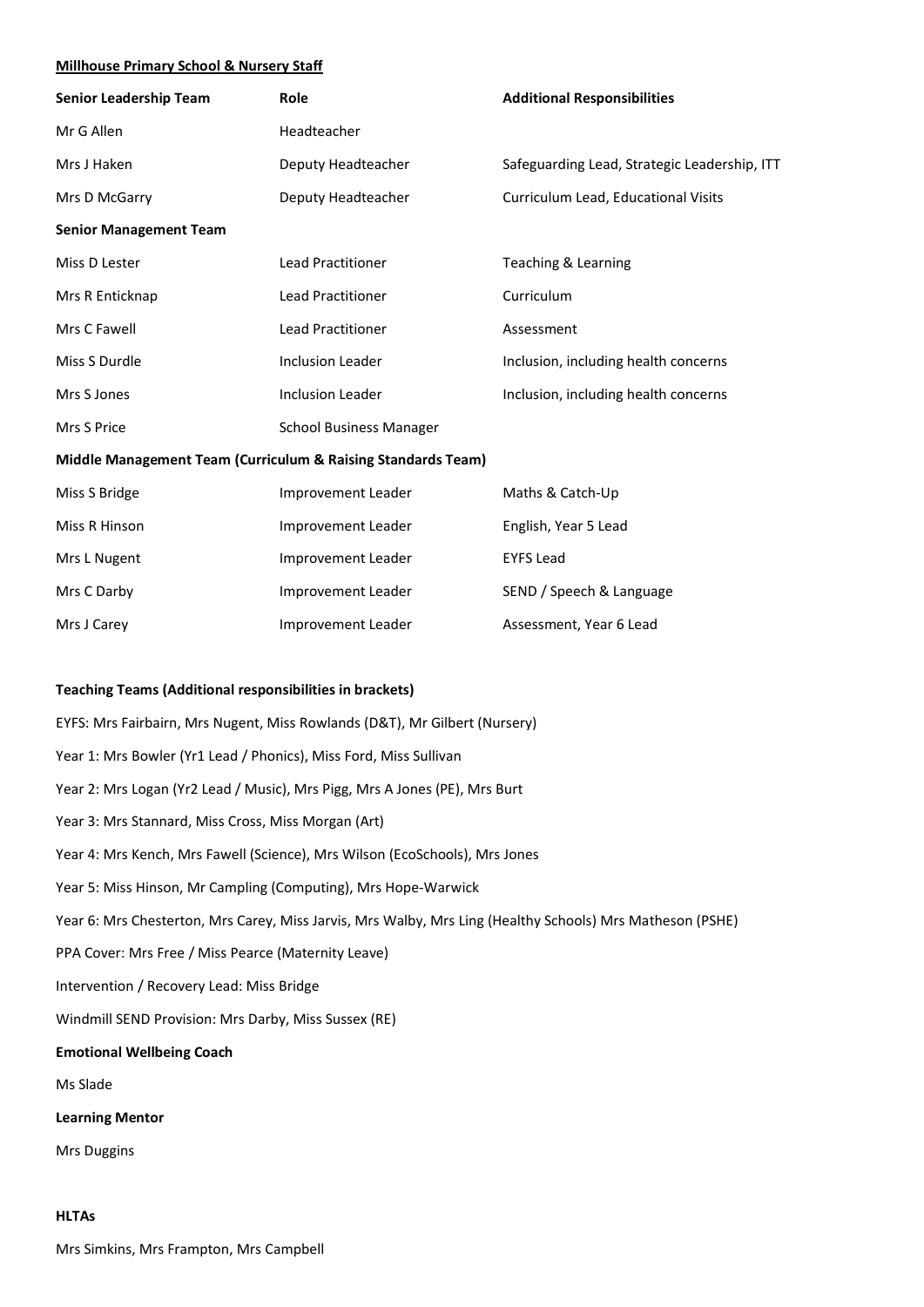## **Nursery Nurse**

### Mrs Kerrigan

## **Learning Support Assistants**

| Mrs Bullman        | Mrs Ross          |
|--------------------|-------------------|
| Mrs Smith          | Mrs Collard       |
| Mrs Biggs          | Mrs Carlile       |
| Mrs Tomlin         | <b>Mrs Harris</b> |
| Mrs Gornall        | Mrs Barker        |
| <b>Miss Rivers</b> | Mrs Moore         |
| Mrs Coles-Thompson | Mrs Rebbeck       |
| Miss Edwards       | Mrs Robinson      |
| Mrs Doody          | Mrs Broadhurst    |
| Mrs Cowlin         | Mrs Morse         |
| Mrs Harms          | <b>Mrs Brunt</b>  |
| Mrs Archer         | Miss Challenger   |
| Mrs Challenger     | Mrs Lionel        |
| Mrs Love           | Mrs Wheeler       |
| Mrs Brierley       | Miss Patience     |
| Mrs Sier           | Mrs Chaundy       |
| Miss Warren        |                   |

## **Apprentices**

Miss Barker (Reception) Mr Kemp (ICT)

# **Office & Administrative Staff**

Mrs Neame (Office Manager)

Mrs Savvas (Personnel Manager)

Mrs Shadwell (Administrative Assistant)

Mrs Bartlett (Finance Assistant)

Mr Houston (Site Manager)

## **Midday Staff**

| Mrs McKeon (Senior MDA) |                |               |            |             |  |
|-------------------------|----------------|---------------|------------|-------------|--|
| Mrs Smith               | Mrs L Phillips | Mrs Cowlin    | Miss Field | Miss Warren |  |
| Mrs Sivell              | Mrs Huggins    | Mrs Cresswell | Miss Mott  | Miss Taylor |  |